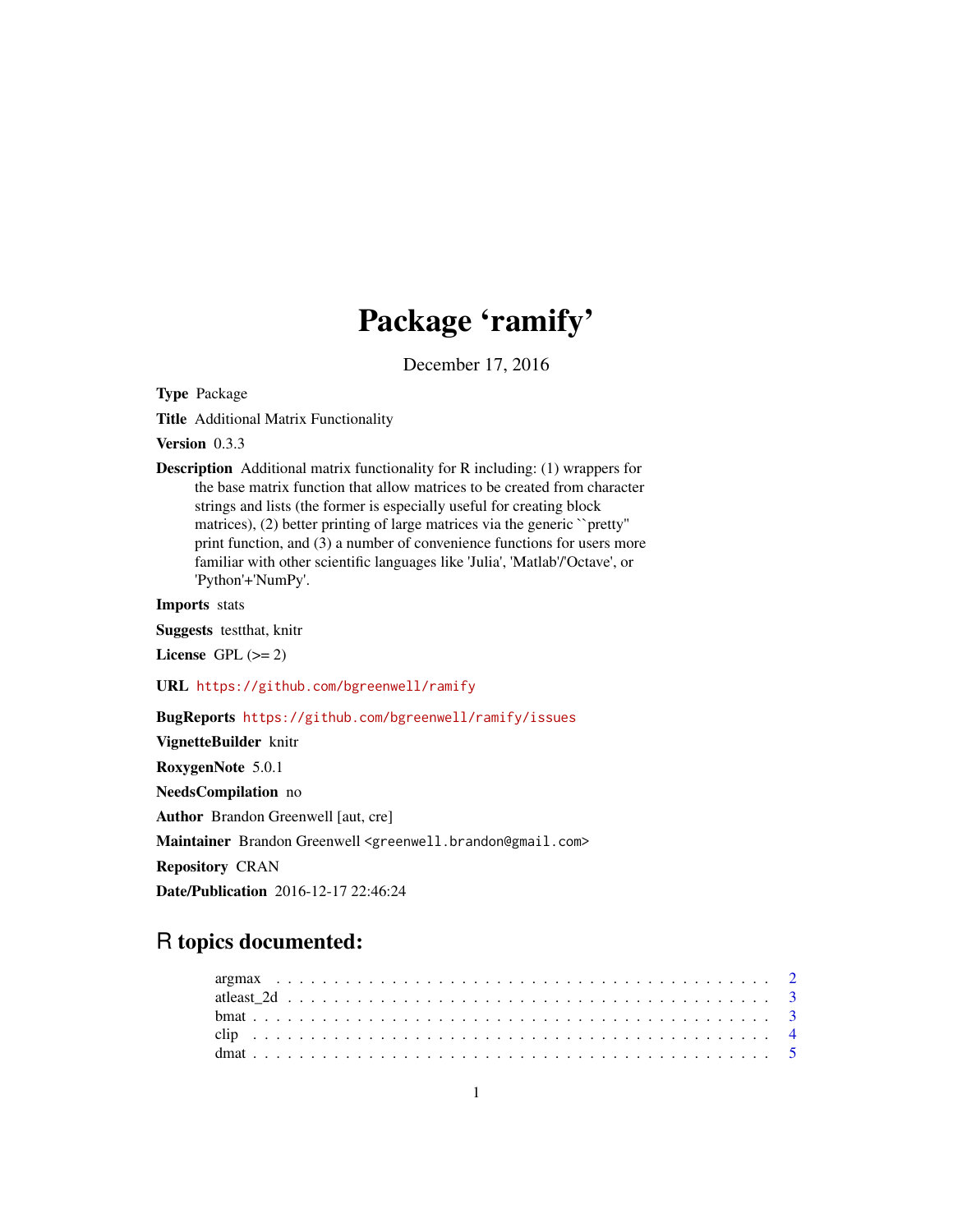# argmax

<span id="page-1-0"></span>

|          | 6           |
|----------|-------------|
| fill     | 6           |
|          | $\tau$      |
| hcat     | 8           |
|          | 9           |
|          | $\mathbf Q$ |
| is triu  | 10          |
|          | 10          |
|          | -11         |
| mat      | 12          |
|          | 13          |
| mesherid | 14          |
|          | 15          |
|          | 16          |
|          | 16          |
|          | 17          |
|          | 18          |
|          |             |
|          | 19          |
|          | 19          |
|          | 20          |
|          | 21          |
| tri      | 21          |
|          | 22.         |
|          | 22          |
|          |             |
|          | 24          |

# **Index**

argmax

Row/Column Max/Min Indices

# **Description**

Returns the indices of the maximum or minimum values along an axis.

# **Usage**

 $argmax(x, rows = TRUE)$  $argmin(x, rows = TRUE)$ 

# **Arguments**

|      | A matrix.                                                          |
|------|--------------------------------------------------------------------|
| rows | If TRUE (the default) the indices of each row max/min is returned. |

#### **Value**

A vector of indices.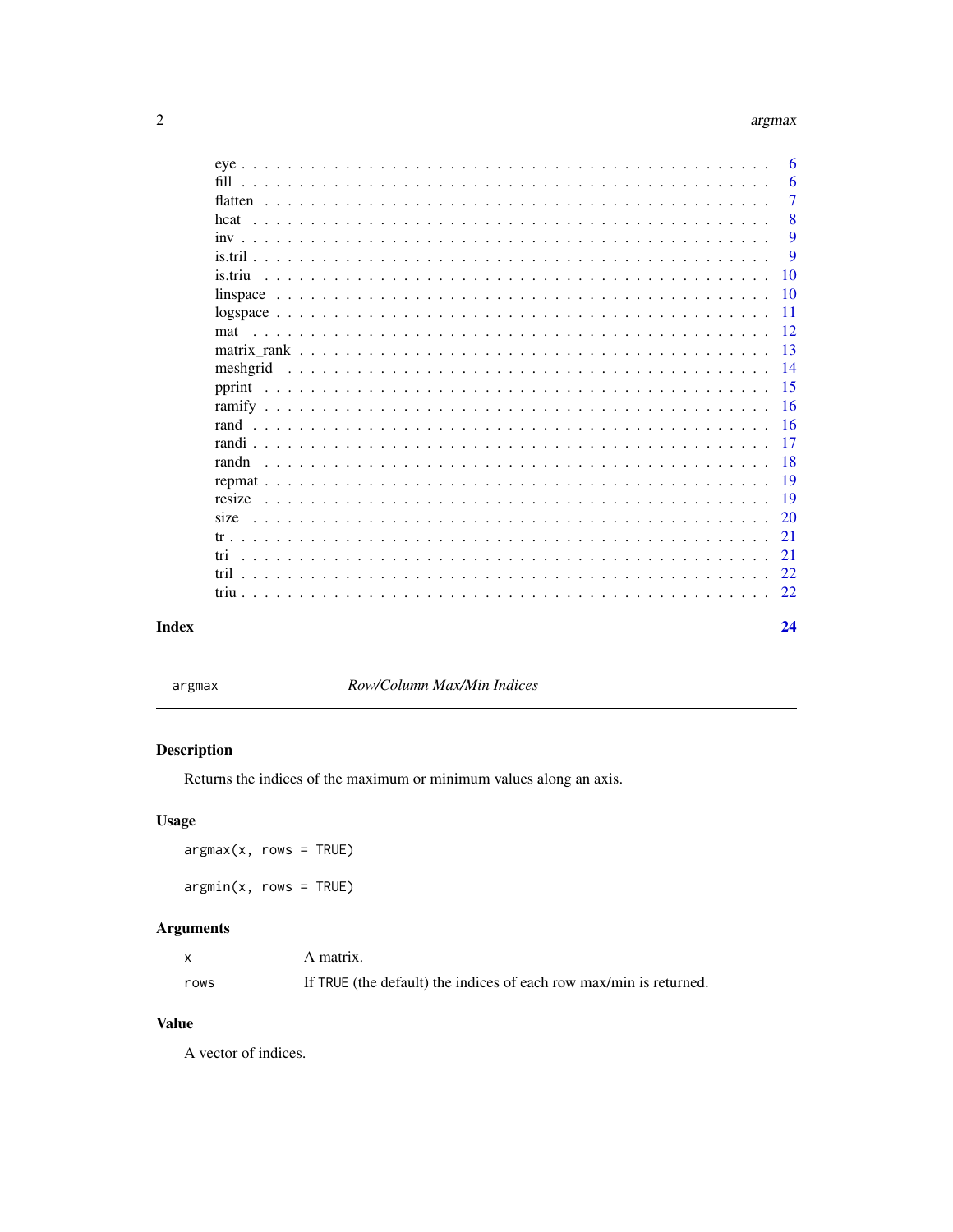# <span id="page-2-0"></span>atleast\_2d 3

#### Examples

```
m <- mat("94, 20, 44; 40, 92, 51; 27, 69, 74")
argmax(m)
argmin(m)
```
atleast\_2d *View Input as an Array with at Least Two Dimensions.*

#### Description

Ensure that the input has at least two dimensions.

#### Usage

atleast\_2d(x)

#### Arguments

x An R object, for example a vector, matrix, array, or data frame.

#### Value

The same object, but with a "dim" attribute.

#### Examples

 $x \le -1:10$ x atleast\_2d(x)

<span id="page-2-1"></span>

bmat *Block Matrices*

# Description

Construct a block matrix using a character string initializer.

#### Usage

bmat(x, rows = TRUE, sep = ",", ...)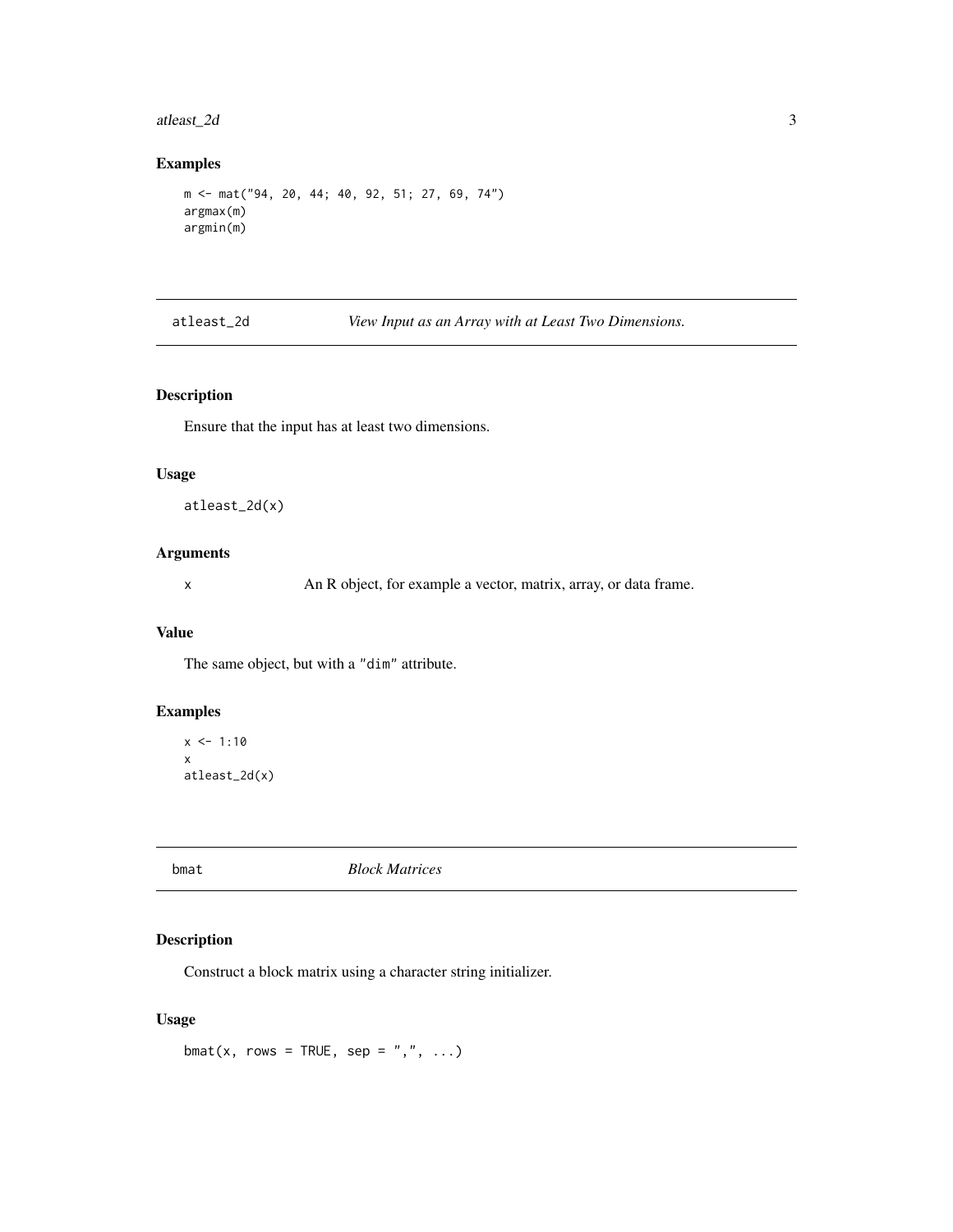# <span id="page-3-0"></span>Arguments

| $\mathsf{x}$ | A data vector, character string, or a list.                                                                |
|--------------|------------------------------------------------------------------------------------------------------------|
| rows         | Logical. If TRUE (the default) the matrix is filled by rows, otherwise the matrix<br>is filled by columns. |
| sep          | Separator string. Values within each row/column of x are separated by this<br>string. Default is ", ".     |
| $\cdot$      | Aditional optional arguments.                                                                              |

# Value

A matrix (i.e., an object of class "matrix").

#### See Also

[mat](#page-11-1), [dmat](#page-4-1).

# Examples

```
# Construct a block matrix from matrices A1, A2, and A3
A1 <- mat('1, 1; 1, 1')
A2 <- mat('2, 2; 2, 2')
A3 <- mat('3, 3, 3, 3')
bmat('A1, A2; A3')
```
clip *Clip Values*

# Description

Clip (i.e., limit) the values in a vector, matrix, or array.

#### Usage

```
clip(x, .min, .max, ...)
## Default S3 method:
clip(x, min, max, ...)
```

| X    | A vector, matrix, or multi-way array. |
|------|---------------------------------------|
| .min | .minimum value.                       |
| .max | .maximum value.                       |
|      | Additional optional arguments.        |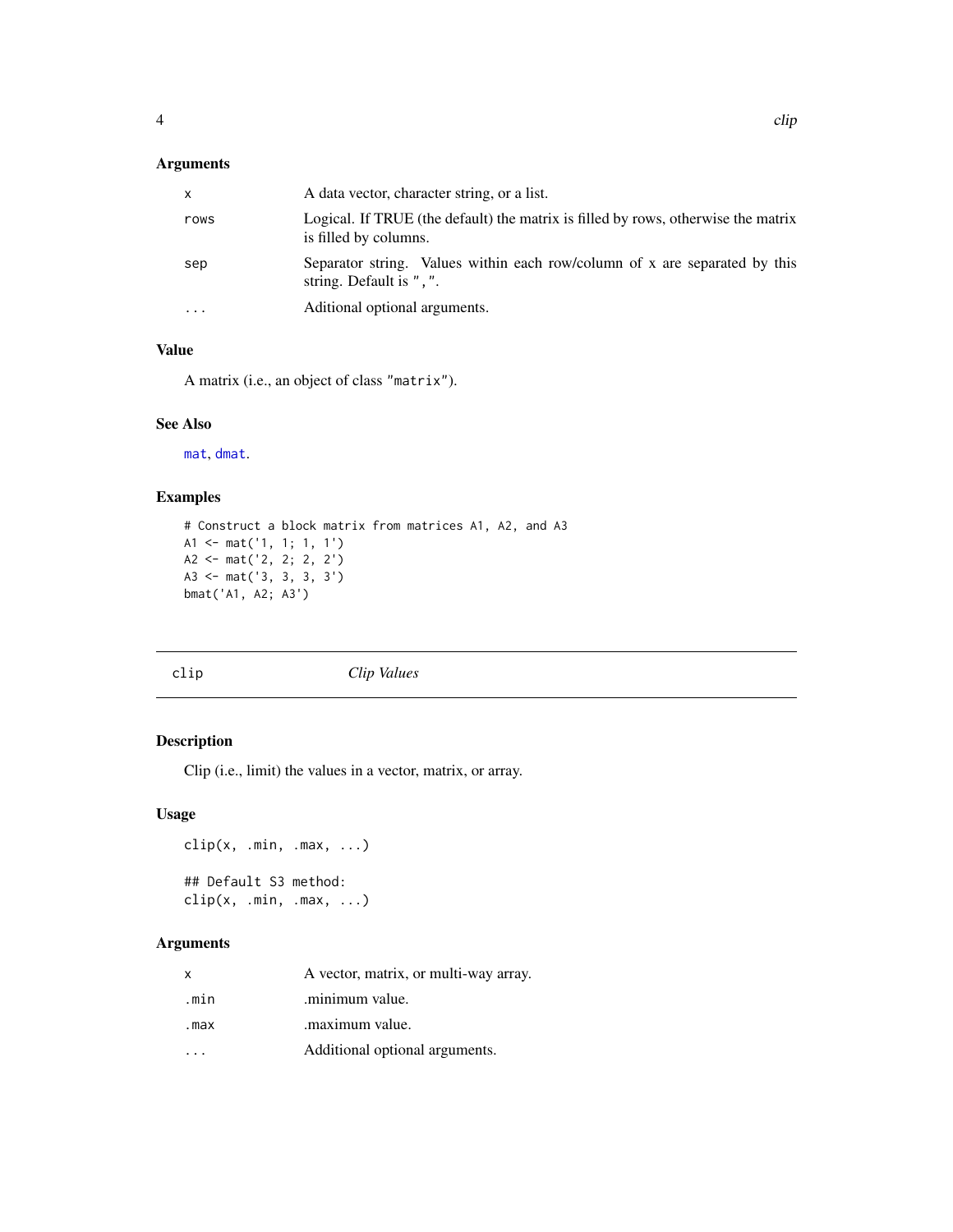#### <span id="page-4-0"></span>dmat 5 and 5 and 5 and 5 and 5 and 5 and 5 and 5 and 5 and 5 and 5 and 5 and 5 and 5 and 5 and 5 and 5 and 5 and 5 and 5 and 5 and 5 and 5 and 5 and 5 and 5 and 5 and 5 and 5 and 5 and 5 and 5 and 5 and 5 and 5 and 5 and 5

# Value

Returns x with values outside the interval [.min, .max] clipped to the interval edges. That is, values in x smaller than .min become .min, and values larger than .max become .max.

# Examples

clip(1:10, 3, 8) # [1] 3 3 3 4 5 6 7 8 8 8 clip(randn(5, 5), .min =  $-1$ , .max = 1)

<span id="page-4-1"></span>dmat *Data Frames*

# Description

Like mat, but returns a data frame.

#### Usage

 $dmat(x, \ldots)$ 

#### Arguments

|                         | A data vector, character string, or a list.    |
|-------------------------|------------------------------------------------|
| $\cdot$ $\cdot$ $\cdot$ | Aditional optional arguments passed on to mat. |

# Value

A data frame (i.e., an object of class "data.frame".

#### See Also

[mat](#page-11-1), [bmat](#page-2-1).

```
dmat('1e-01, 2+5, 3, 4, 5; 6, 7, 8, 9^2, pi', rows = FALSE)
z \le - list(a = 1:10, b = 11:20, c = 21:30)
dmat(z) # list elements form rows
dmat(z, rows= FALSE) # list elements form columns
```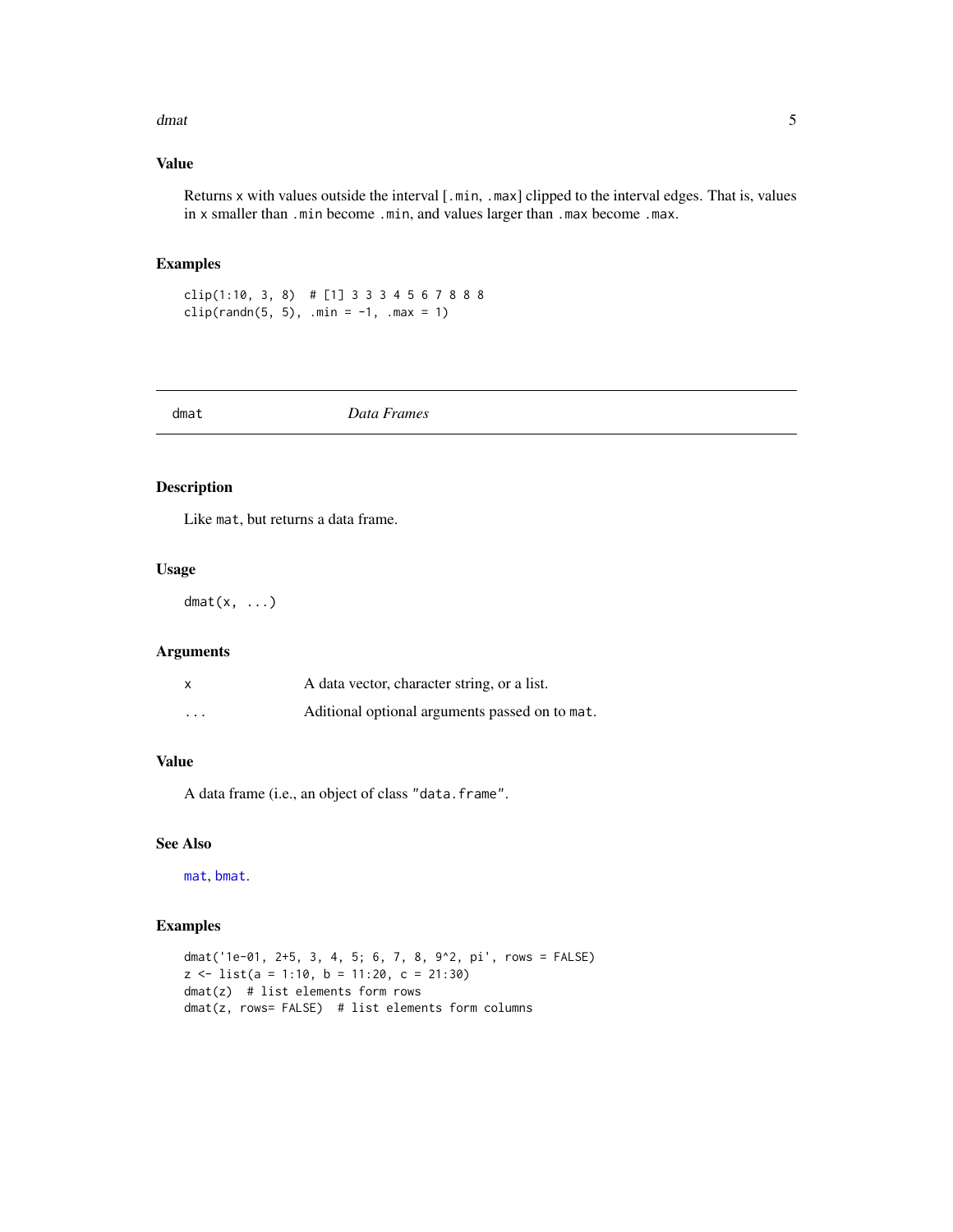<span id="page-5-0"></span>

Creates an nrow-by-ncol identity matrix.

# Usage

 $eye(nrow = 1, ncol = nrow)$ 

# Arguments

| nrow | The desired number of rows.    |
|------|--------------------------------|
| ncol | The desired number of columns. |

# Value

A nrow-by-ncol identity matrix.

# See Also

[diag](#page-0-0).

# Examples

```
eye(4) # 4-by-4 identity matrix
eye(4, 4) # 4-by-4 identity matrix
eye(3, 5) # 3-by-5 identity matrix
eye(5, 3) # 5-by-3 identity matrix
```
fill *Fill a Matrix*

# <span id="page-5-1"></span>Description

Create a matrix filled with the value x.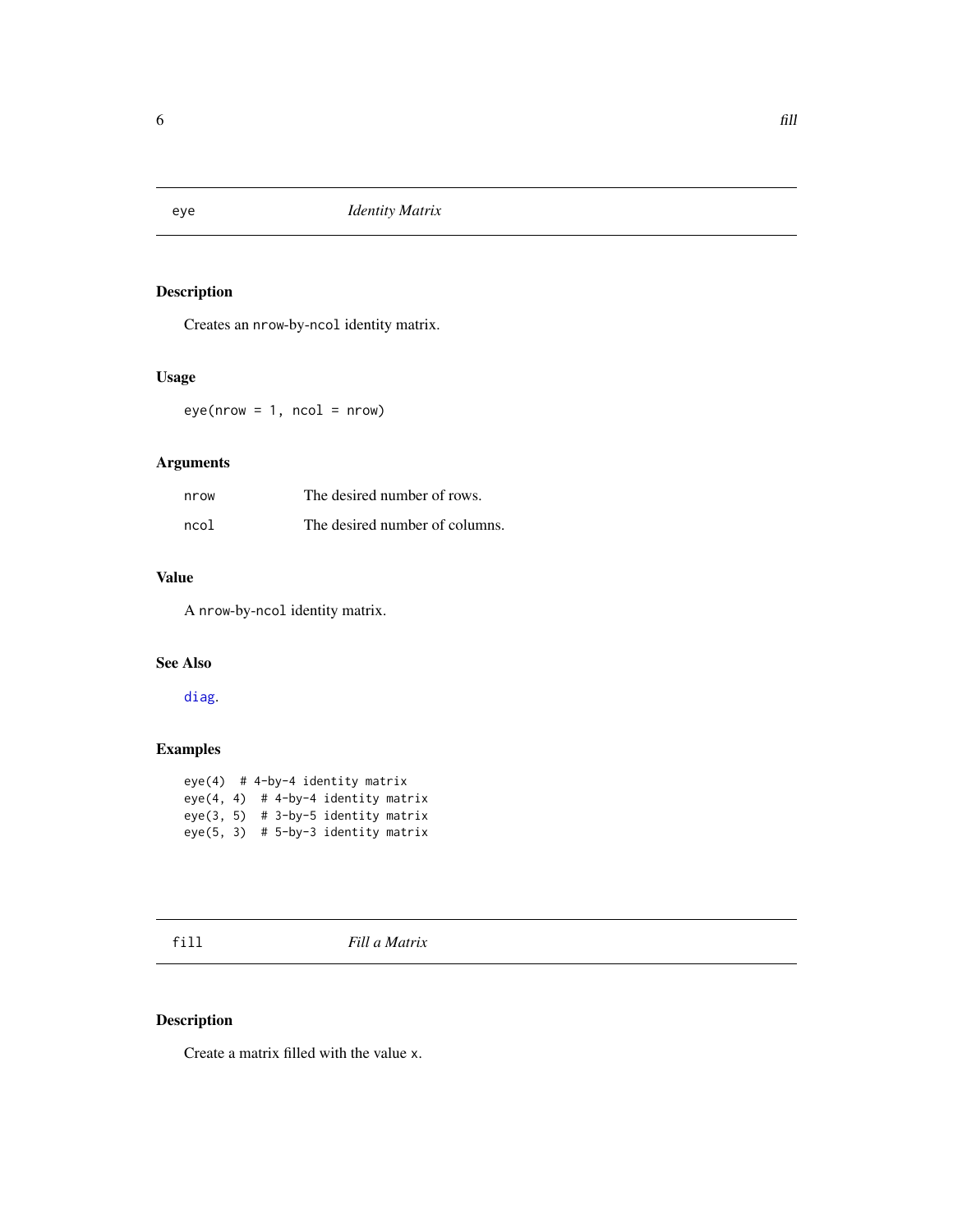<span id="page-6-0"></span>flatten 3000 met 1000 met 1000 met 1000 met 1000 met 1000 met 1000 met 1000 met 1000 met 1000 met 1000 met 100

# Usage

```
fill(x, nrow = 1, ncol = 1, ..., atleast_2d = NULL)falses(nrow = 1, ncol = 1, ..., atleast_2d = NULL)trues(nrow = 1, ncol = 1, ..., atleast_2d = NULL)ones(nrow = 1, ncol = 1, ..., atleast_2d = NULL)
zeros(nrow = 1, ncol = 1, ..., atleast_2d = NULL)
```
#### Arguments

| x          | The (single) value to fill the matrix with.                                                                                                                                                                                  |
|------------|------------------------------------------------------------------------------------------------------------------------------------------------------------------------------------------------------------------------------|
| nrow       | The desired number of rows.                                                                                                                                                                                                  |
| ncol       | The desired number of columns.                                                                                                                                                                                               |
| $\cdots$   | Further dimensions of the array.                                                                                                                                                                                             |
| atleast 2d | Logical indicating whether or not to force column vectors to have a second di-<br>mension equal to one. Defaults to FALSE. This behavior can also be changed<br>globally using, for example options (at least_2d = $TRUE$ ). |

#### Value

A matrix or array filled with the value x.

#### See Also

[ones](#page-5-1), [zeros](#page-5-1), [falses](#page-5-1), [trues](#page-5-1), [mat](#page-11-1), [matrix](#page-0-0).

#### Examples

```
fill(pi, 3, 5) # 3-by-5 matrix filled with the value of pi
fill(pi, 3, 5, 2, 2) # 3-by-5-by-2-by-2 array filled with the value of pi
pi * ones(3, 5)
zeros(10)
zeros(10, atleast_2d = TRUE)
```
<span id="page-6-1"></span>flatten *Flatten Matrices/Arrays*

#### Description

Flatten (i.e., collapse) a matrix or array to one dimension.

#### Usage

```
flatten(x, across = c("rows", "columns"))
```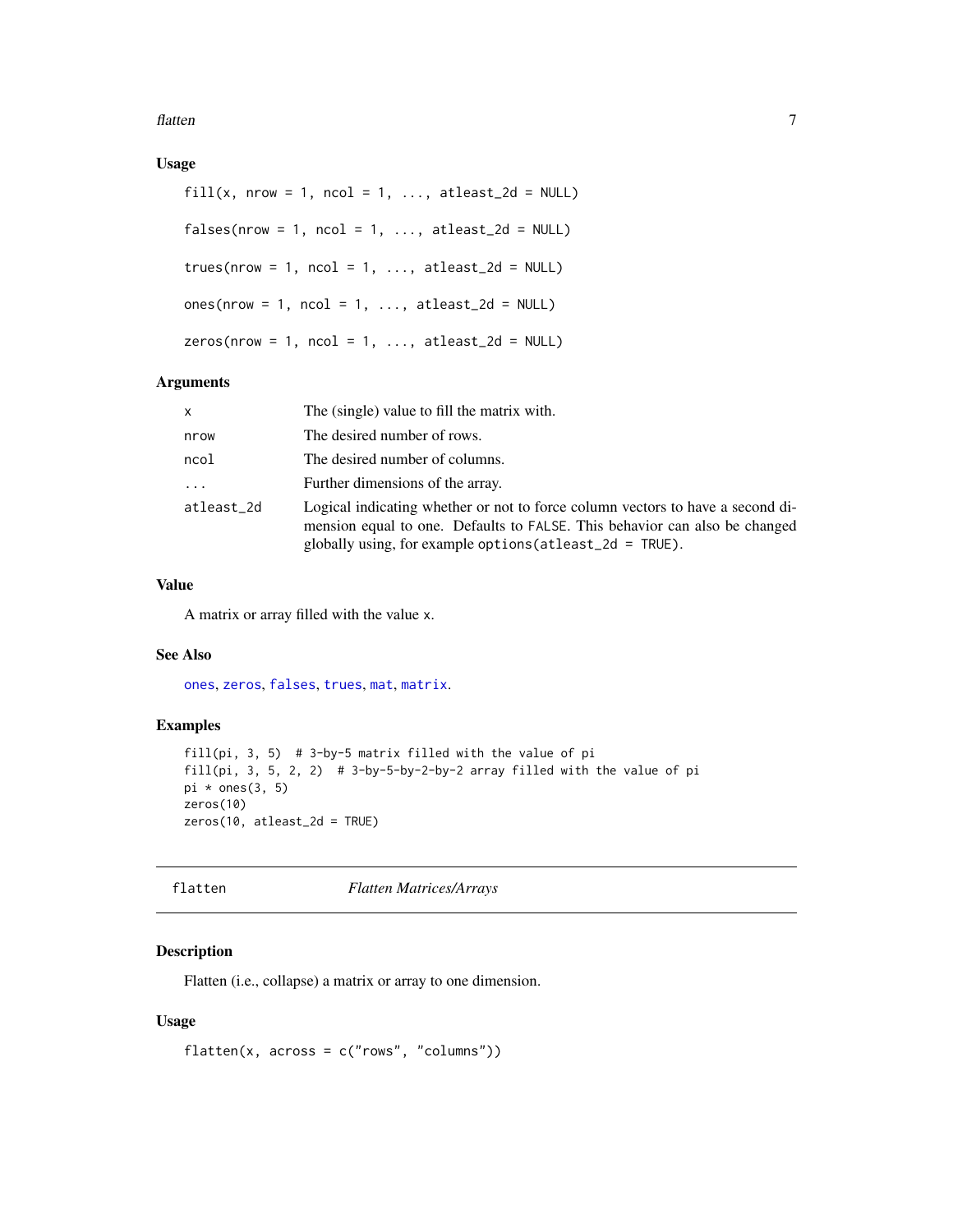#### <span id="page-7-0"></span>Arguments

|        | A matrix object.                                                                  |
|--------|-----------------------------------------------------------------------------------|
| across | Character string specifying whether to flatten the matrix across "rows" (default) |
|        | or "columns". This option is ignored for multi-way arrays.                        |

#### Value

A numeric vector.

# See Also

[mat](#page-11-1).

# Examples

```
m <- mat("2, 4, 6, 8; 10, 12, 14, 16")
flatten(m)
flatten(m, across = "columns")
```
#### hcat *Concatenate Matrices*

# Description

Concatenate matrices along the first or second dimension.

#### Usage

 $hcat(...)$ 

vcat(...)

# Arguments

... Vectors or matrices.

#### Value

A matrix formed by combining the ... arguments column-wise (hcat) or row-wise (vcat).

#### See Also

[bmat](#page-2-1), [cbind](#page-0-0), [rbind](#page-0-0).

```
m1 <- mat("1, 2, 3; 4, 5, 6")
m2 <- mat("7, 8, 9; 10, 11, 12")
hcat(m1, m2) # same as 'bmat("m1, m2")'
vcat(m1, m2) # same as 'bmat("m1; m2")'
```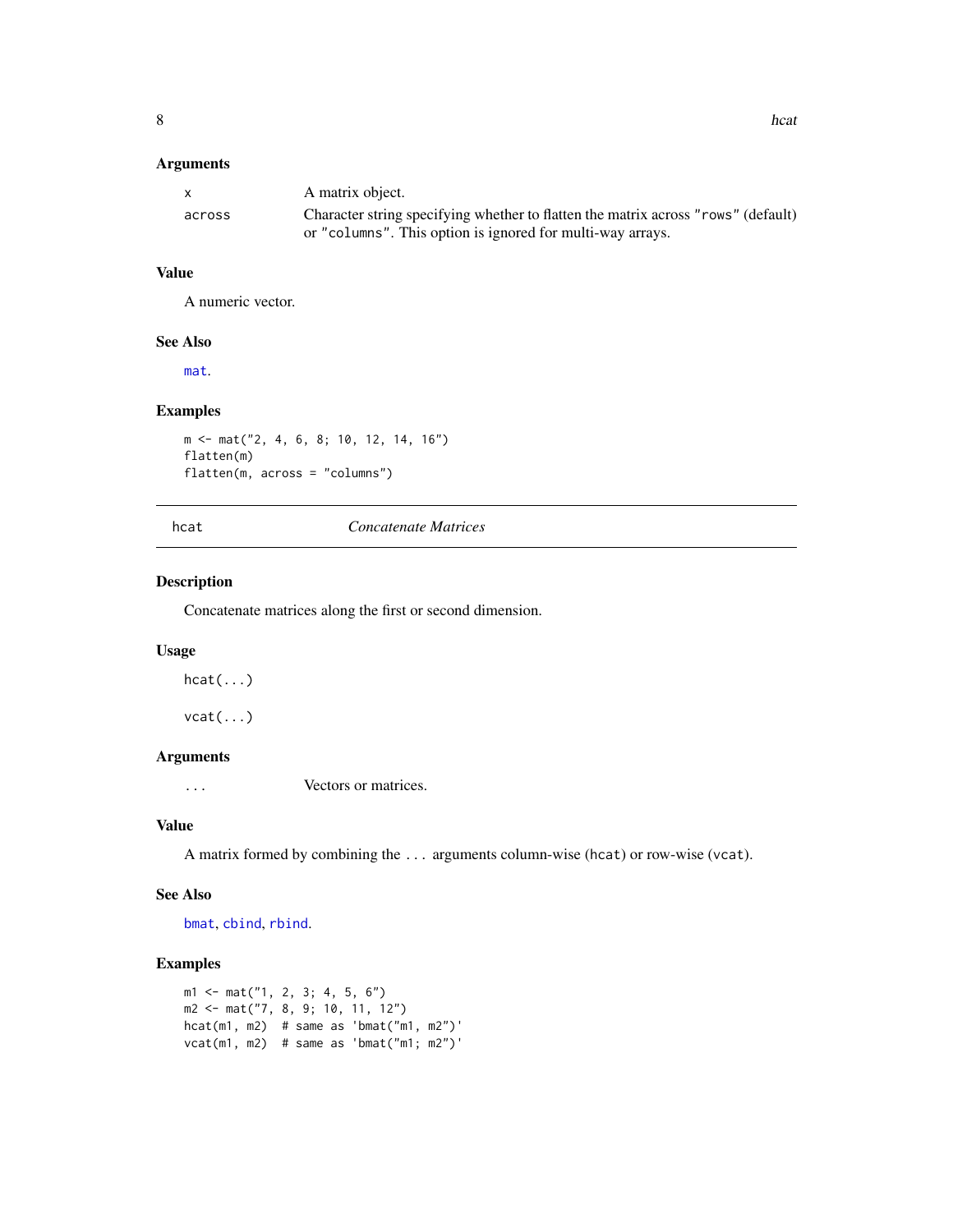<span id="page-8-0"></span>

Calculates the inverse of a square matrix.

# Usage

 $inv(x, \ldots)$ 

# Arguments

| X        | A square numeric or complex matrix |
|----------|------------------------------------|
| $\cdots$ | Additional optional arguments.     |

# Details

See the documentation for the base function [solve](#page-0-0).

# See Also

[solve](#page-0-0).

# Examples

 $m \le -3 * eye(5)$ inv(m)

is.tril *Lower Triangular Matrix Test*

# Description

Determine if a Matrix is Lower Triangular

# Usage

is.tril(x)

# Arguments

x A matrix

# Value

Logical indicating whether the given matrix is lower triangular.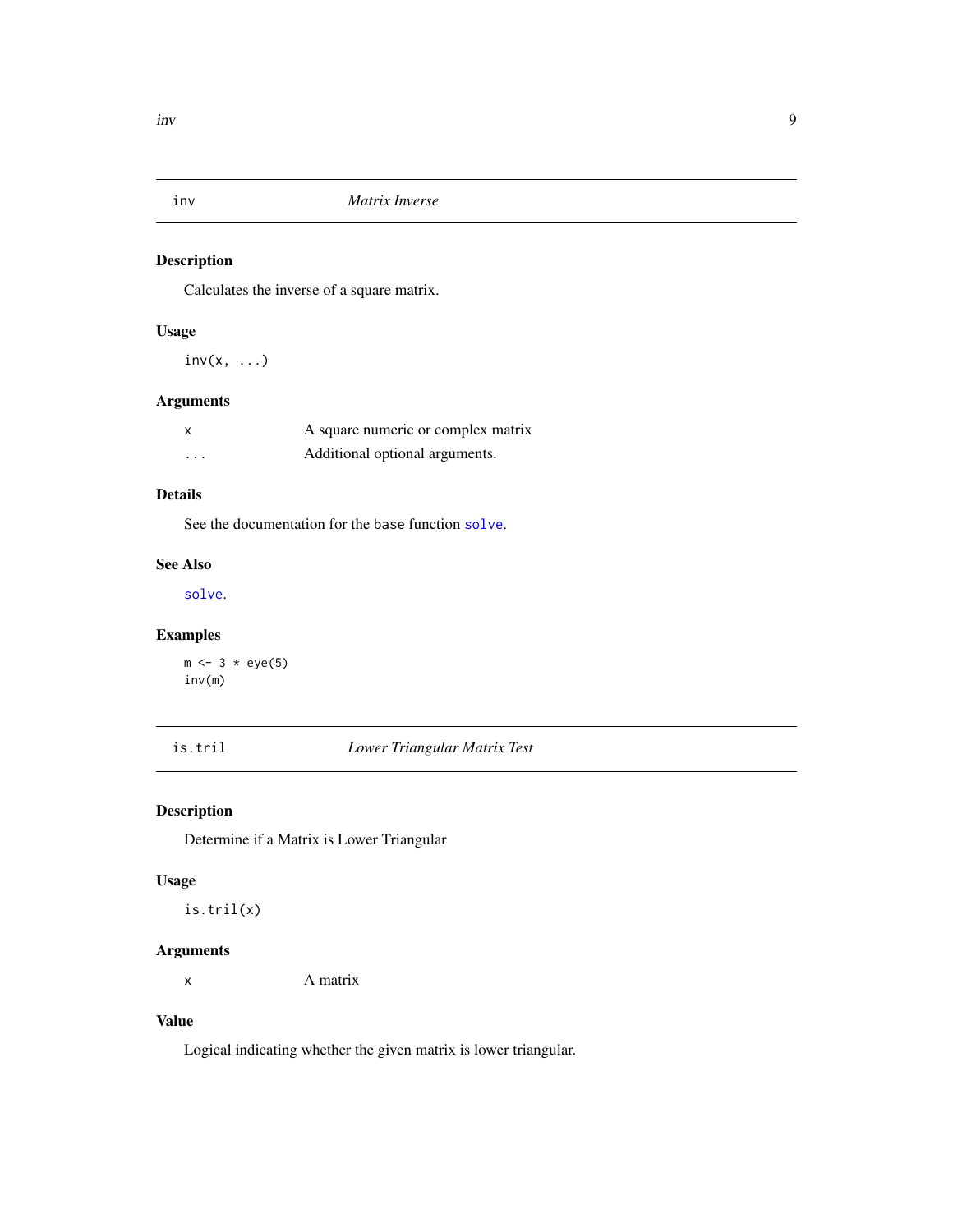#### Examples

```
m \le m mat("1, 0, 0, 0; -1, 1, 0, 0; -2, -2, 1, 0; -3, -3, -3, 1")
is.tril(m)
is.tril(eye(3, 5))
```
#### is.triu *Upper Triangular Matrix Test*

# Description

Determine if a Matrix is Upper Triangular

# Usage

is.triu(x)

#### Arguments

x A matrix

#### Value

Logical indicating whether the given matrix is lower triangular.

#### Examples

```
m <- mat("1, -1, -1, -1; 0, 1, -2, -2; 0, 0, 1, -3; 0, 0, 0, 1")
is.triu(m)
is.triu(eye(3, 5))
```
<span id="page-9-1"></span>linspace *Linearly-spaced Elements*

# Description

Construct a vector of n linearly-spaced elements from a to b.

#### Usage

 $linspace(a, b, n = 50)$ 

| a | The starting value of the sequence.               |
|---|---------------------------------------------------|
| b | The final value of the sequence.                  |
| n | The number of samples to generate. Default is 50. |

<span id="page-9-0"></span>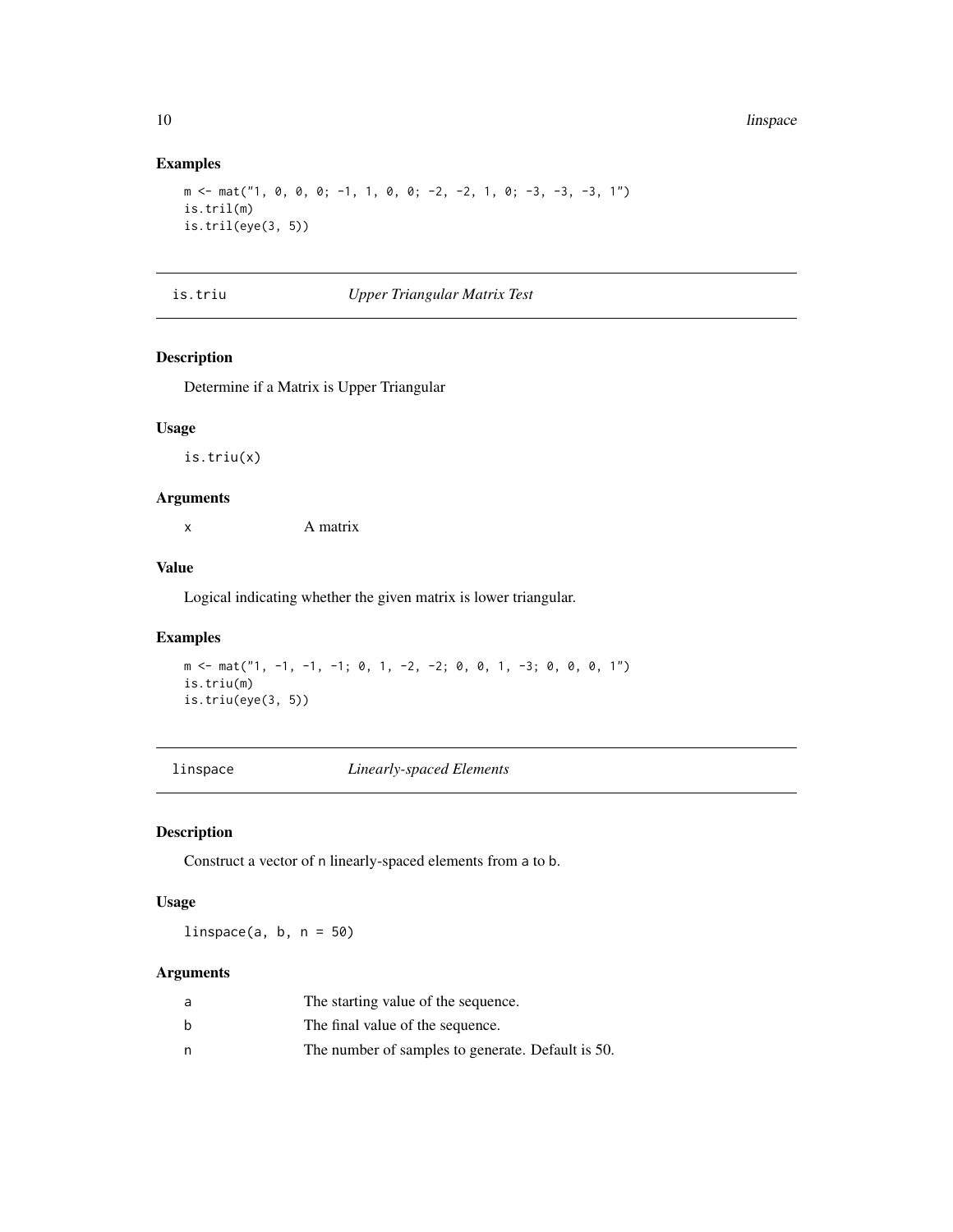#### <span id="page-10-0"></span>logspace and the contract of the contract of the contract of the contract of the contract of the contract of the contract of the contract of the contract of the contract of the contract of the contract of the contract of t

# Value

A vector of linearly-spaced elements.

# See Also

[logspace](#page-10-1), [seq](#page-0-0).

# Examples

```
linspace(0, 1)
linspace(1, 5, 5)
linspace(1+2i, 10+10i, 8)
logspace(0, pi, 10)
```
#### <span id="page-10-1"></span>logspace *Logarithmically-spaced Elements*

# Description

Construct a vector of n logarithmically-spaced elements from 10^a to 10^b.

#### Usage

 $logspace(a, b, n = 50, base = 10)$ 

# Arguments

|      | base <sup><math>\lambda</math></sup> a is the starting value of the sequence. |
|------|-------------------------------------------------------------------------------|
| h    | base b is the final value of the sequence.                                    |
| n    | The number of samples to generate. Default is 50.                             |
| base | The base of the log space.                                                    |

# Value

A vector of logarithmically-spaced elements.

#### Note

If  $b = pi$  and base = 10, the points are between 10^a and pi, not 10^a and 10^pi, for compatibility with the corresponding MATLAB/Octave, and NumPy functions.

# See Also

[linspace](#page-9-1), [seq](#page-0-0).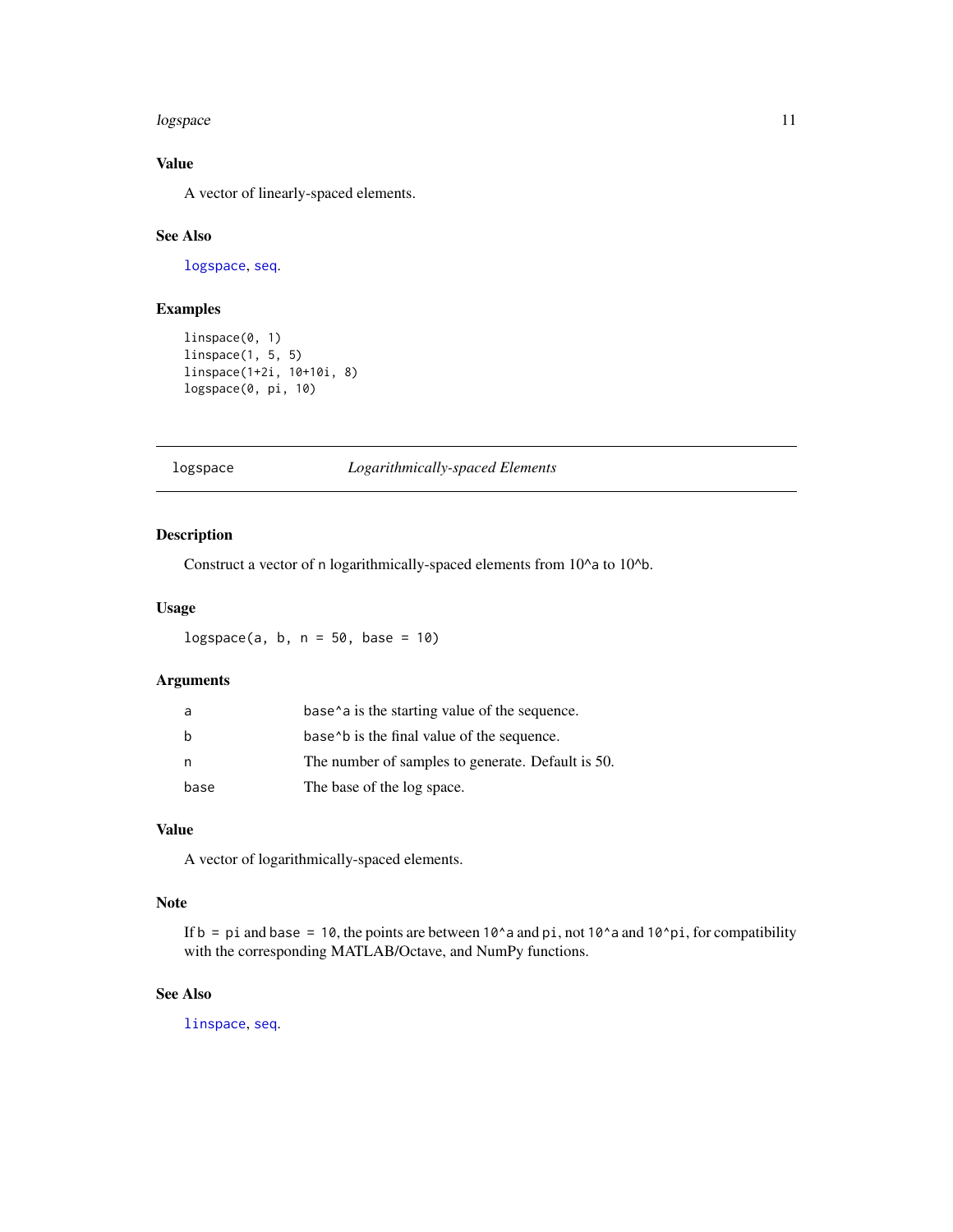#### <span id="page-11-1"></span><span id="page-11-0"></span>mat *Matrices*

# Description

Like matrix, mat creates a matrix from the given set of values. However, these values can also be represented by a character string, or a list of vectors. Initially inspired by [NumPy's matrix function.](http://docs.scipy.org/doc/numpy-1.10.0/reference/generated/numpy.matrix.html)

#### Usage

```
mat(x, \ldots)## Default S3 method:
mat(x, \ldots)## S3 method for class 'character'
mat(x, rows = TRUE, sep = ", ", event, eval = FALSE, ...)## S3 method for class 'list'
mat(x, rows = TRUE, ...)
```
#### Arguments

| $\mathsf{x}$ | A data vector, character string, or a list.                                                                                                                 |
|--------------|-------------------------------------------------------------------------------------------------------------------------------------------------------------|
| $\cdots$     | Aditional optional arguments to be passed on to matrix.                                                                                                     |
| rows         | Logical. If TRUE (the default) the matrix is filled by rows, otherwise the matrix<br>is filled by columns.                                                  |
| sep          | Separator string. Values within each row/column of x are separated by this<br>string. Default is ", ".                                                      |
| eval         | Logical indicating whether or not the character string contains R expressions<br>that need to be evaluated. Default is FALSE. See examples below for usage. |

#### Value

A matrix (i.e., an object of class "matrix").

#### See Also

[bmat](#page-2-1), [dmat](#page-4-1), [matrix](#page-0-0).

```
# Creating a matrix from a character string
mat("1, 2, 3, 4; 5, 6, 7, 8") # ";" separates rows
mat("1, 2, 3, 4; 5, 6, 7, 8", rows = FALSE) # ", " separatelymat("1 2 3 4; 5 6 7 8", sep = "") # use spaces instead of commas
mat(c(1, 2, 3, 4, 5, 6, 7, 8), nrow = 2, byrow = TRUE) # works like matrix too
```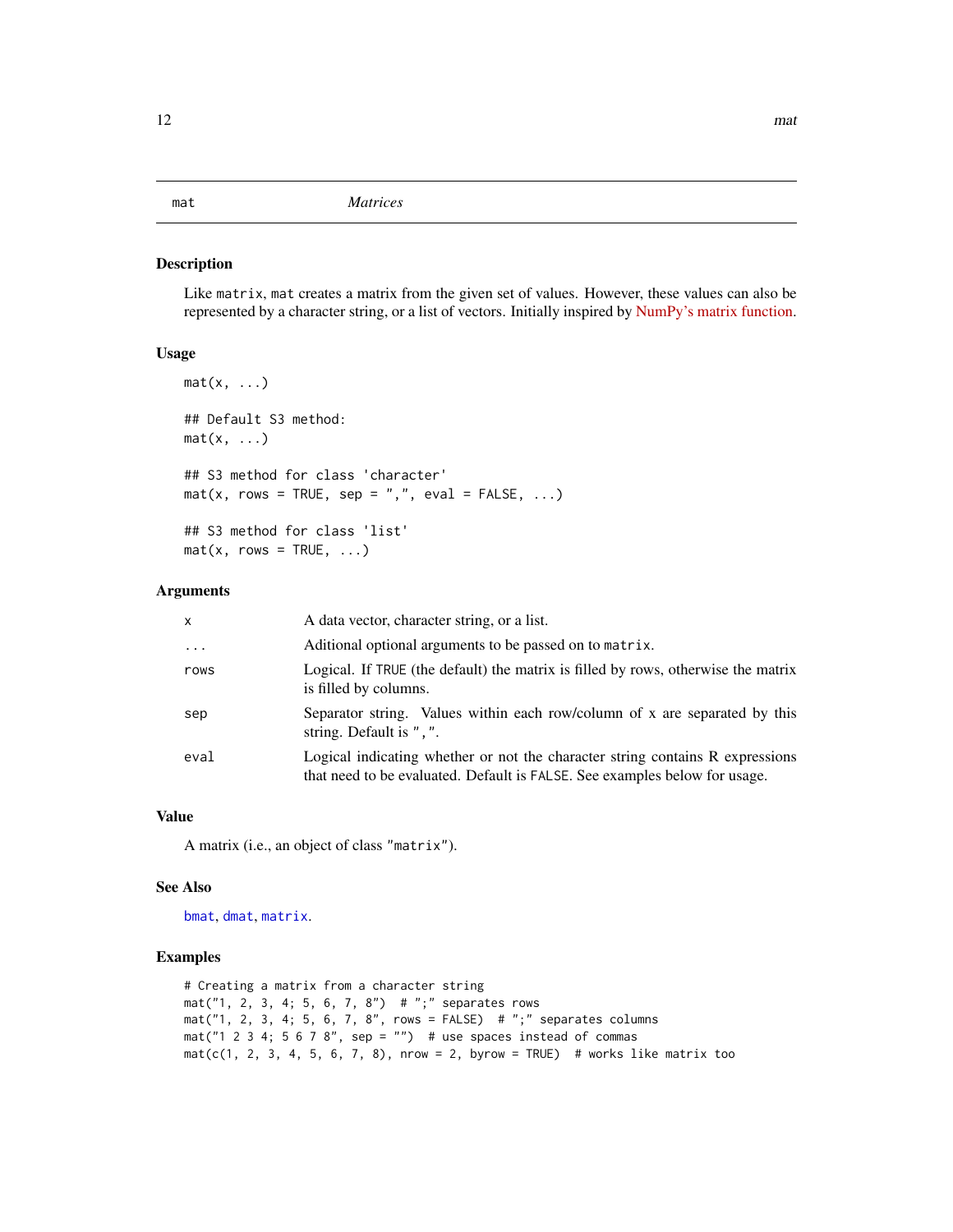# <span id="page-12-0"></span>matrix\_rank 13

```
# Character strings containing R expressions
mat("rnorm(3); rnorm(3)")
mat("rnorm(3); rnorm(3)", eval = TRUE)
mat("1, 2, 3; 4, 5, pi")
mat("1, 2, 3; 4, 5, pi", eval = TRUE)
# Creating a matrix from a list
z1 <- list(1:5, 6:10)
z2 \le - list(a = 1:5, b = 6:10)
mat(z1)
mat(z2) # preserves names as row names
mat(z2, rows = FALSE) # preserves names as column names
```
matrix\_rank *Matrix Rank*

#### Description

Compute the rank of a matrix using the singular value decomposition (SVD) method.

#### Usage

```
matrix_rank(x, tol)
## Default S3 method:
matrix_rank(x, tol)
## S3 method for class 'matrix'
matrix_rank(x, tol)
## S3 method for class 'data.frame'
matrix_rank(x, tol)
```
#### Arguments

|     | an object that inherits from class "matrix".          |
|-----|-------------------------------------------------------|
| tol | Threshold below which SVD values are considered zero. |

# Details

The singular value decomposition method simply computes the SVD of x and returns the number of singular values of x that are greater than tol. See the function [rankMatrix](#page-0-0) in package [Matrix](#page-0-0) for alternative methods.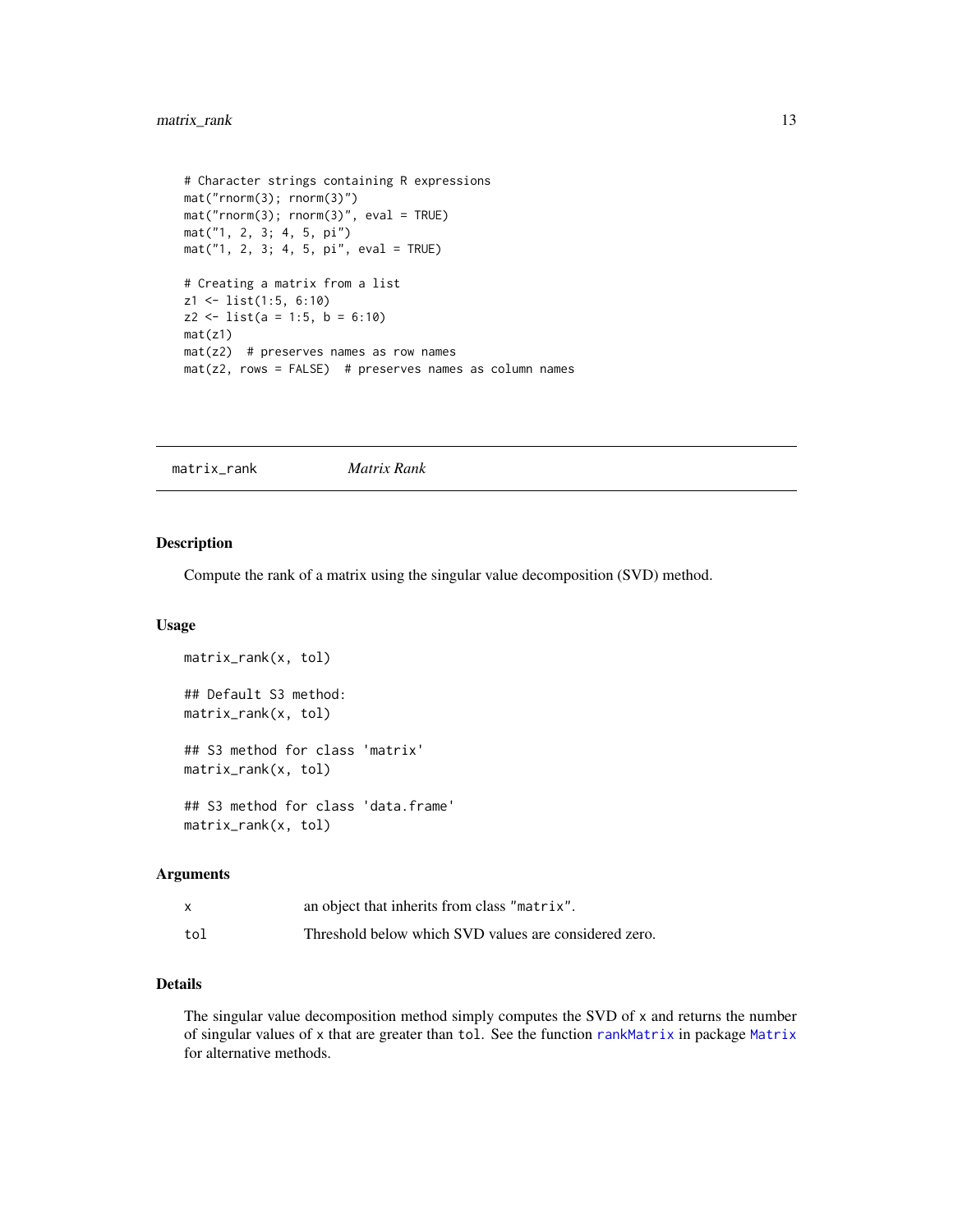# Examples

```
matrix_rank(1:5)
matrix_rank(randn(2, 2))
matrix_rank(cbind(c(1, 1, 1), c(2, 2, 2)))
matrix_rank(ones(3, 3))
matrix_rank(zeros(3, 5))
```
meshgrid *Rectangular 2-D Grid*

#### Description

Creates matrices for vectorized evaluations of 2-D scalar/vector fields over 2-D grids.

#### Usage

meshgrid(x,  $y = x$ )

# Arguments

| X | Numeric vector representing the first coordinate of the grid.  |
|---|----------------------------------------------------------------|
|   | Numeric vector representing the second coordinate of the grid. |

# Value

A list of matrices.

# See Also

[expand.grid](#page-0-0), [outer](#page-0-0).

```
mg <- meshgrid(linspace(-4*pi, 4*pi, 27)) # list of input matrices
z <- cos(mg[[1]]^2 + mg[[2]]^2) * exp(-sqrt(mg[[1]]^2 + mg[[2]]^2)/6)
image(z, axes = FALSE) # color image
contour(z, add = TRUE, drawlabels = FALSE) # add contour lines
```
<span id="page-13-0"></span>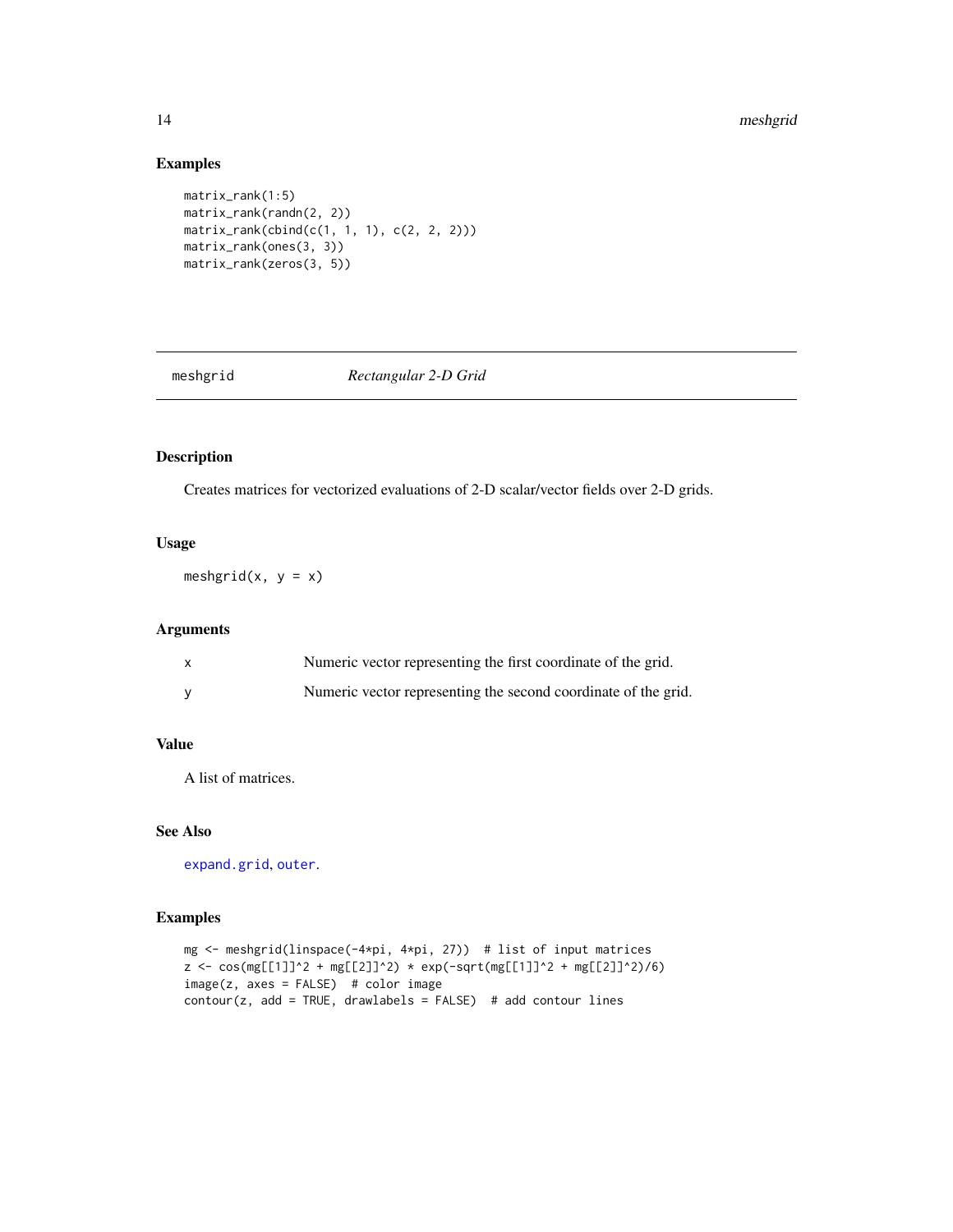<span id="page-14-0"></span>

Prettier printing for matrices and data frames.

#### Usage

```
pprint(x, \ldots)## S3 method for class 'matrix'
pprint(x, rowdots = NULL, coldots = NULL, digits = NULL,
  ...)
## S3 method for class 'data.frame'
pprint(x, rowdots = NULL, coldots = NULL,digits = NULL, ...)
```
#### Arguments

| $\mathsf{x}$ | An object of class "matrix" or "data.frame".                           |
|--------------|------------------------------------------------------------------------|
| $\ddotsc$    | Additional optional arguments. None are used at present.               |
| rowdots      | Integer specifying the row to replace with  notation. Default is 4.    |
| coldots      | Integer specifying the column to replace with  notation. Default is 4. |
| digits       | The minimum number of significant digits to be printed in values.      |
|              |                                                                        |

#### Details

For object of class "matrix" or "data.frame" (which are coerced to a matrix via the data.matrix function), pprint will replace all the rows starting from rowdots up to and including the secondto-last row with a single row filled with ...s. The same is applied to the columns as well. Hence a large matrix (or data frame) will be printed in a much more compact form.

```
pprint(randn(100, 100))
pprint(resize(1:100, 10, 10))
```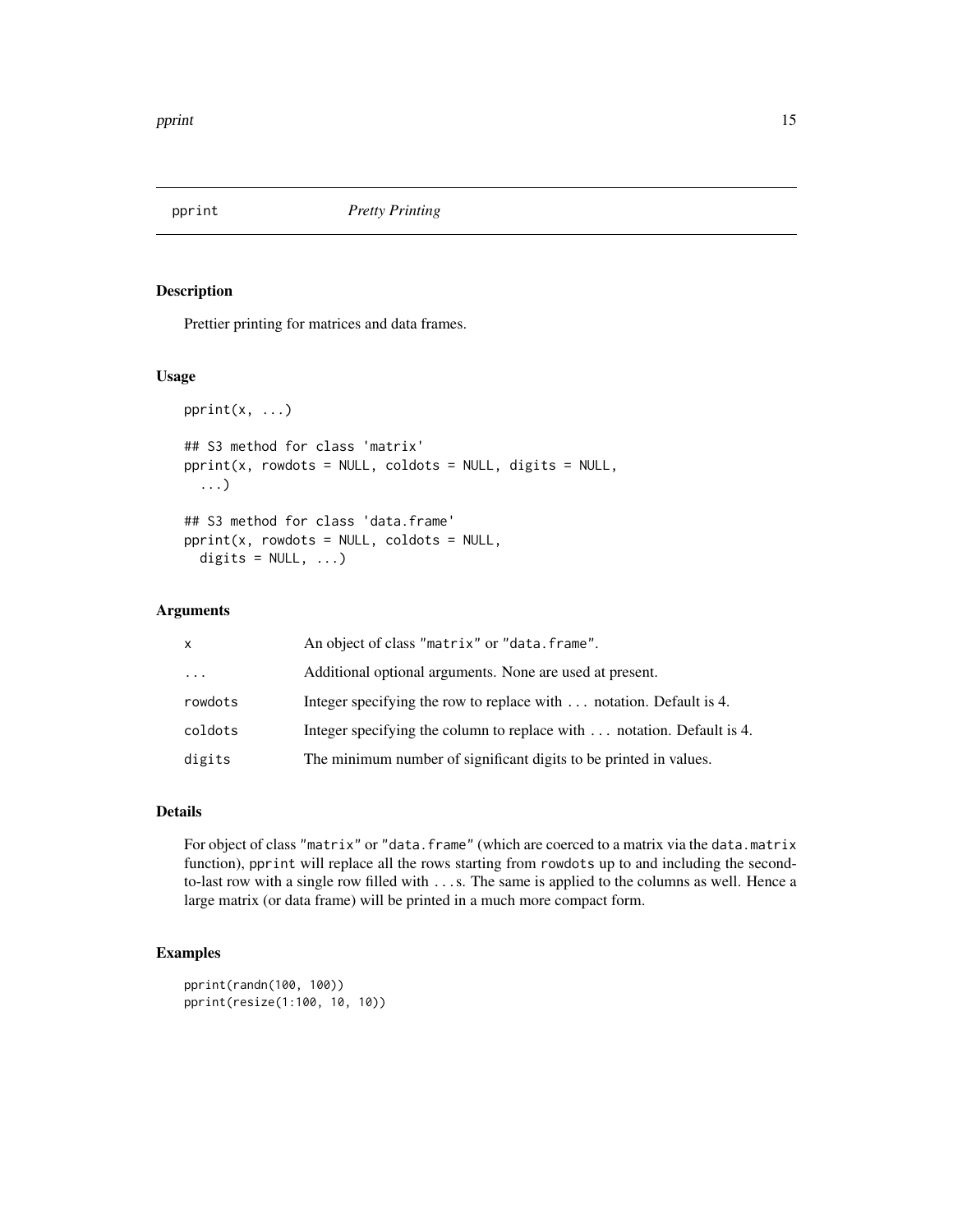<span id="page-15-0"></span>

Additional matrix functionality for R including: (1) wrappers for the base matrix function that allows matrices to be created from character strings and lists (the former is especially useful for creating block matrices), (ii) better printing of large matrices via a new generic function for "pretty" printing, and (iii) a number of convenience functions for users more familiar with other scientific languages like 'Julia', 'Matlab'/'Octave', or 'Python'+'NumPy'.

#### Details

To learn more about ramify, read the introductory vignette: browseVignettes(package = "ramify")

<span id="page-15-1"></span>rand *Matrix/Array of Uniform Random Numbers*

#### Description

Construct a matrix or multi-way array of uniform random deviates.

#### Usage

rand(nrow = 1, ncol = 1, ..., min = 0, max = 1, atleast\_2d = NULL)

#### Arguments

| nrow       | The desired number of rows.                                                                                                                                                                                                  |
|------------|------------------------------------------------------------------------------------------------------------------------------------------------------------------------------------------------------------------------------|
| ncol       | The desired number of columns.                                                                                                                                                                                               |
| $\cdots$   | Further dimensions of the array.                                                                                                                                                                                             |
| min        | Lower limit for the uniform distribution. Must be finite. (rand only).                                                                                                                                                       |
| max        | Upper limit for the uniform distribution. Must be finite. (rand only).                                                                                                                                                       |
| atleast 2d | Logical indicating whether or not to force column vectors to have a second di-<br>mension equal to one. Defaults to FALSE. This behavior can also be changed<br>globally using, for example options (at least $2d = TRUE$ ). |

#### Value

A matrix or array of pseudorandom numbers.

#### See Also

[randi](#page-16-1), [randn](#page-17-1), [runif](#page-0-0).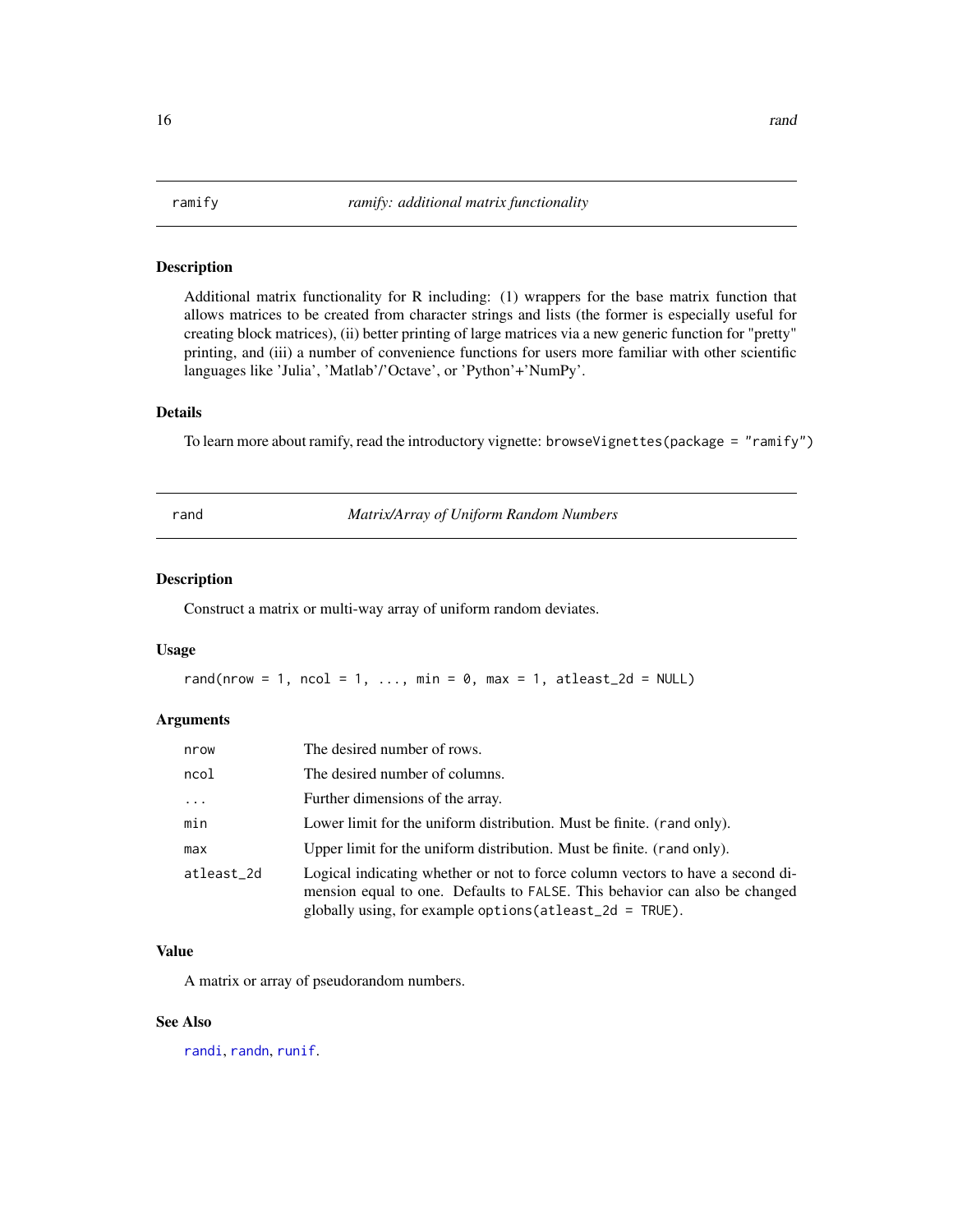#### <span id="page-16-0"></span>randi 17

# Examples

rand(100, 100) # 100 by 100 matrix of uniform random numbers rand(2, 3, min = 100, max = 200)

#### <span id="page-16-1"></span>randi *Matrix/Array of Uniform Random Integers*

# Description

Construct a matrix or multi-way array of uniform random integers.

#### Usage

randi(imax, nrow, ncol = 1, ..., atleast\_2d = NULL)

#### Arguments

| imax       | A positive integer.                                                                                                                                                                                                         |
|------------|-----------------------------------------------------------------------------------------------------------------------------------------------------------------------------------------------------------------------------|
| nrow       | The desired number of rows.                                                                                                                                                                                                 |
| ncol       | The desired number of columns.                                                                                                                                                                                              |
| $\cdots$   | Further dimensions of the array.                                                                                                                                                                                            |
| atleast_2d | Logical indicating whether or not to force column vectors to have a second di-<br>mension equal to one. Defaults to FALSE. This behavior can also be changed<br>globally using, for example options (atleast_2d = $TRUE$ ). |

# Value

A matrix or array of pseudorandom numbers.

#### See Also

[rand](#page-15-1), [randn](#page-17-1), [sample](#page-0-0).

# Examples

randi(2, 5, 5)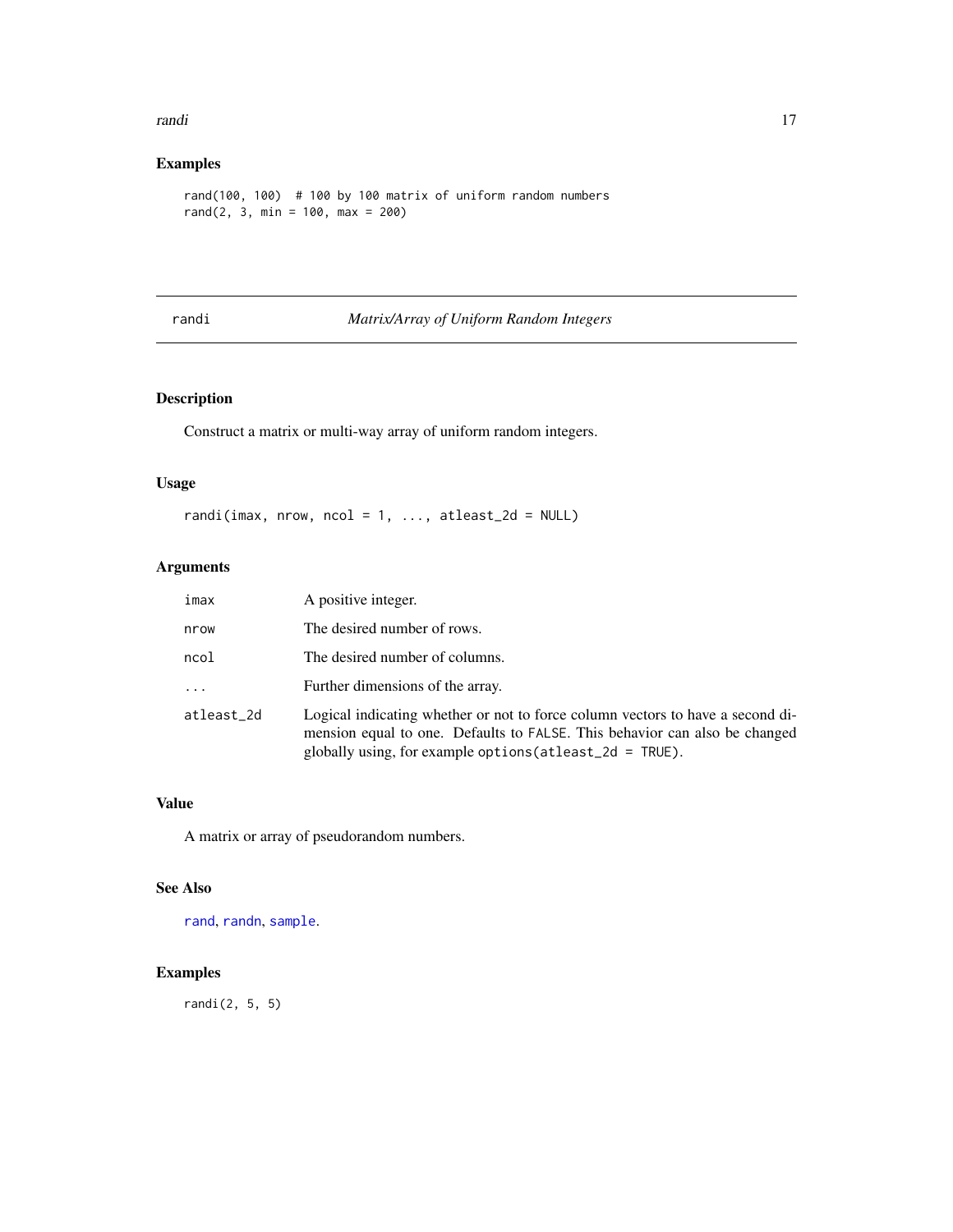<span id="page-17-1"></span><span id="page-17-0"></span>

Construct a matrix or multi-way array of normal random deviates.

# Usage

```
randn(nrow = 1, ncol = 1, ..., mean = 0, sd = 1, atleast_2d = NULL)
```
# Arguments

| nrow       | The desired number of rows.                                                                                                                                                                                                  |
|------------|------------------------------------------------------------------------------------------------------------------------------------------------------------------------------------------------------------------------------|
| ncol       | The desired number of columns.                                                                                                                                                                                               |
| $\ddots$   | Further dimensions of the array.                                                                                                                                                                                             |
| mean       | Mean for the normal distribution. (rand only).                                                                                                                                                                               |
| sd         | Standard deviation for the normal distribution. (rando only).                                                                                                                                                                |
| atleast_2d | Logical indicating whether or not to force column vectors to have a second di-<br>mension equal to one. Defaults to FALSE. This behavior can also be changed<br>globally using, for example options (at least $2d = TRUE$ ). |

#### Value

A matrix or array of pseudorandom numbers.

#### See Also

[rand](#page-15-1), [randi](#page-16-1), [rnorm](#page-0-0).

# Examples

randn(100, 100) # 100 by 100 matrix of standard normal random variates  $randn(2, 3, mean = 10, sd = 0.1)$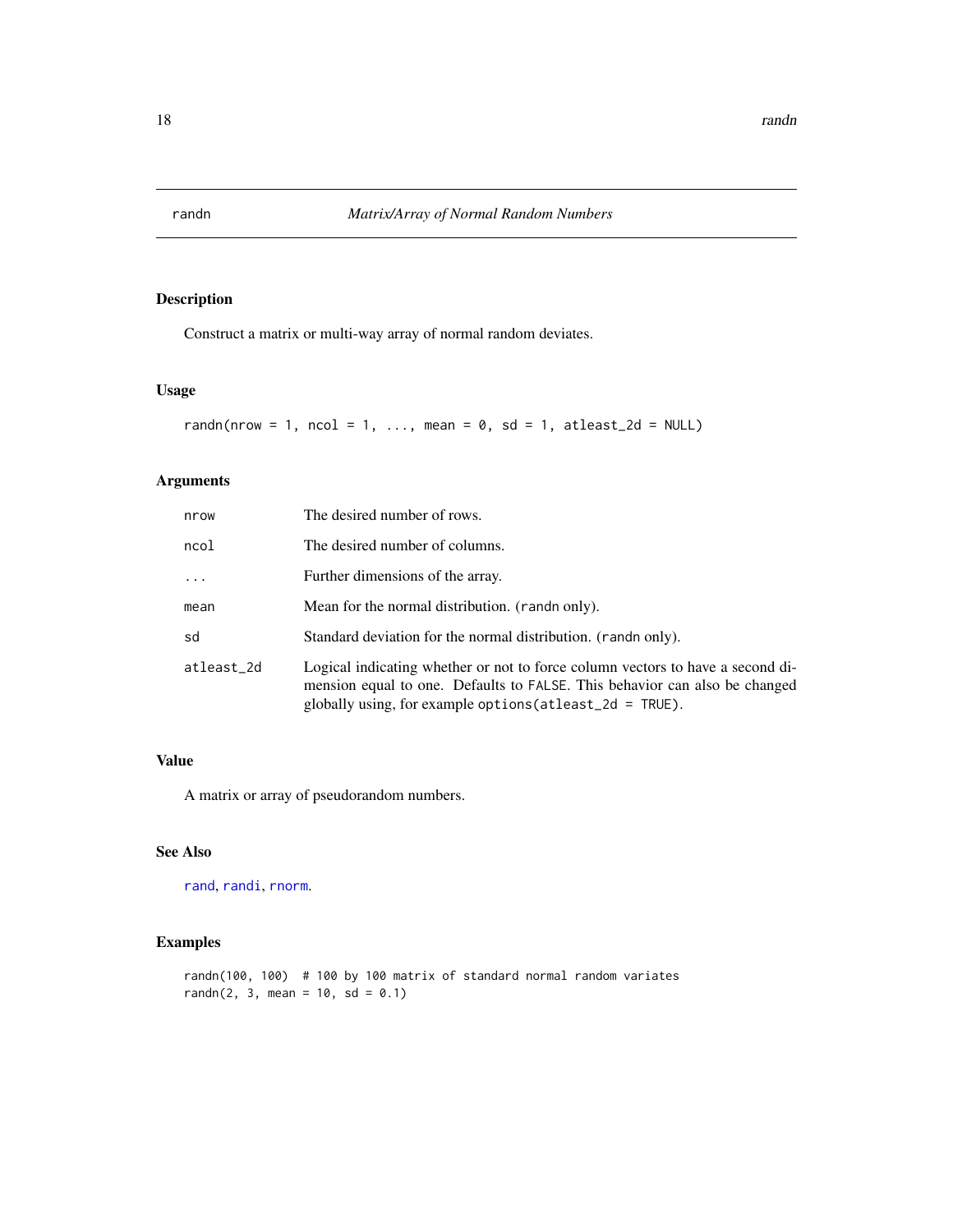<span id="page-18-0"></span>

Repeat a vector or matrix a specific number of times.

# Usage

repmat(x, m, n)

# Arguments

|   | A vector or matrix.                                                    |
|---|------------------------------------------------------------------------|
| m | Integer specifying how many times to repeat x in the first dimension.  |
| n | Integer specifying how many times to repeat x in the second dimension. |

# Value

A block matrix of dimension  $m*nrow(x)$  by  $n*ncol(x)$ .

#### Examples

repmat(1:3, 3, 2) # will have dimension 9 by 2 repmat(randn(2, 2), 3, 2)

| resize | <b>Resize Matrices and Arrays</b> |
|--------|-----------------------------------|
|        |                                   |

# Description

Change shape and size of a matrix or array.

#### Usage

```
resize(x, nrow, ncol, ..., across = c("rows", "columns"), byrow = FALSE)
```

| x        | A matrix or multi-way array.                                                                                                                     |
|----------|--------------------------------------------------------------------------------------------------------------------------------------------------|
| nrow     | The desired number of rows.                                                                                                                      |
| ncol     | The desired number of columns.                                                                                                                   |
| $\cdots$ | Further dimensions of the array.                                                                                                                 |
| across   | Character string specifying whether to flatten the matrix across "rows" (default)<br>or "columns". This option is ignored for multi-way arrays.  |
| byrow    | Logical. If FALSE (default) the new matrix is filled by columns, otherwise it is<br>filled by rows. This option is ignored for multi-way arrays. |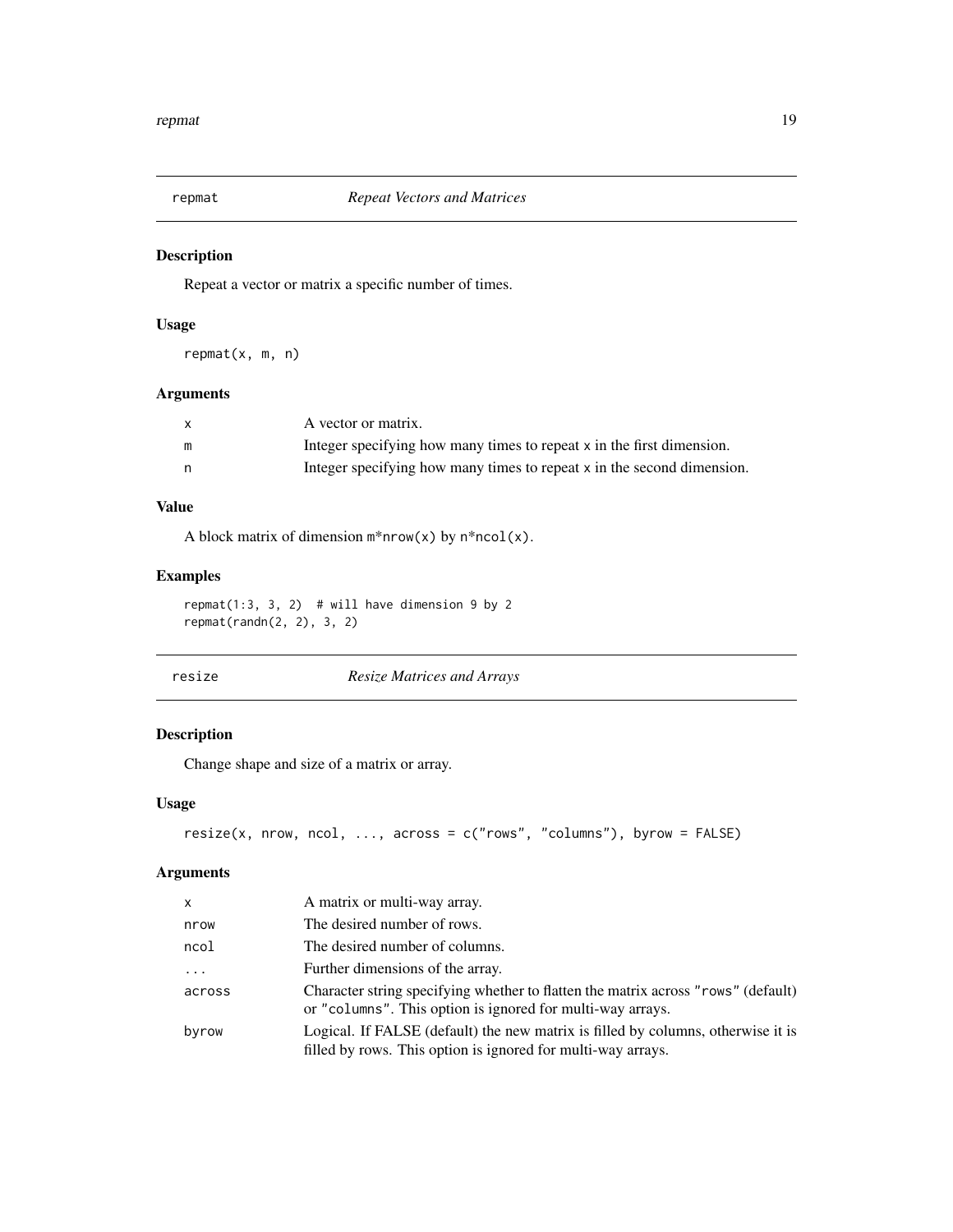# <span id="page-19-0"></span>Value

A matrix with dimension nrow-by-ncol.

# See Also

[flatten](#page-6-1), [mat](#page-11-1), [matrix](#page-0-0).

# Examples

 $m$  <- 1:9 resize(m) resize(m, 3, 3) resize(m, 2, 2)

| I<br>w<br>۰. |  | ×<br>۰. |
|--------------|--|---------|

# size *Dimensions of a Matrix/Array*

# Description

Retrieve the dimensions of a matrix or array.

# Usage

size(x)

# Arguments

x A matrix, array, or data frame.

#### Value

The dimensions of the object.

#### See Also

[dim](#page-0-0).

# Examples

m <- mat("1, 3, 5; 7, 9, 11") size(m)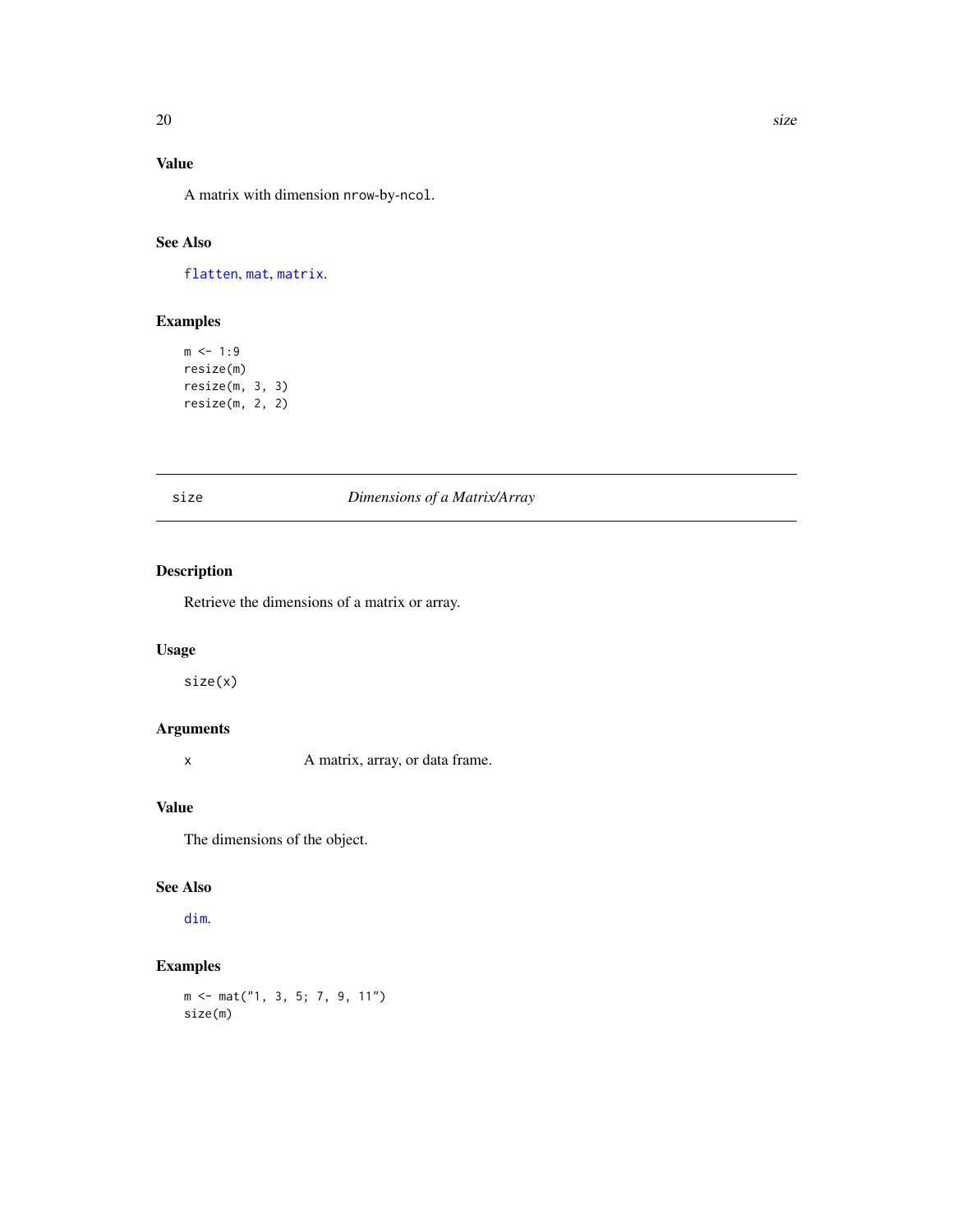<span id="page-20-0"></span>

Sum of diagonal elements of a matrix.

#### Usage

tr(x)

#### Arguments

x A matrix.

# Value

The sum of the diagonal elements of x.

# Examples

```
tr(ones(5, 10))
x <- replicate(1000, tr(rand(25, 25)))
hist(x)
```
# tri *Lower/Upper Triangular Matrix*

# Description

Construct a matrix with ones at and below the given diagonal and zeros elsewhere.

# Usage

 $tri(nrow, ncol = nrow, k = 0, diag = TRUE)$ 

| nrow | The desired number of rows.                                                                                                                                   |
|------|---------------------------------------------------------------------------------------------------------------------------------------------------------------|
| ncol | The desired number of columns.                                                                                                                                |
| k    | The sub-diagonal at and below which the matrix is filled. $k = 0$ is the main<br>diagonal, while $k < 0$ is below it, and $k > 0$ is above. The default is 0. |
| diag | Logical indicating whether to include the diagonal. Default is TRUE.                                                                                          |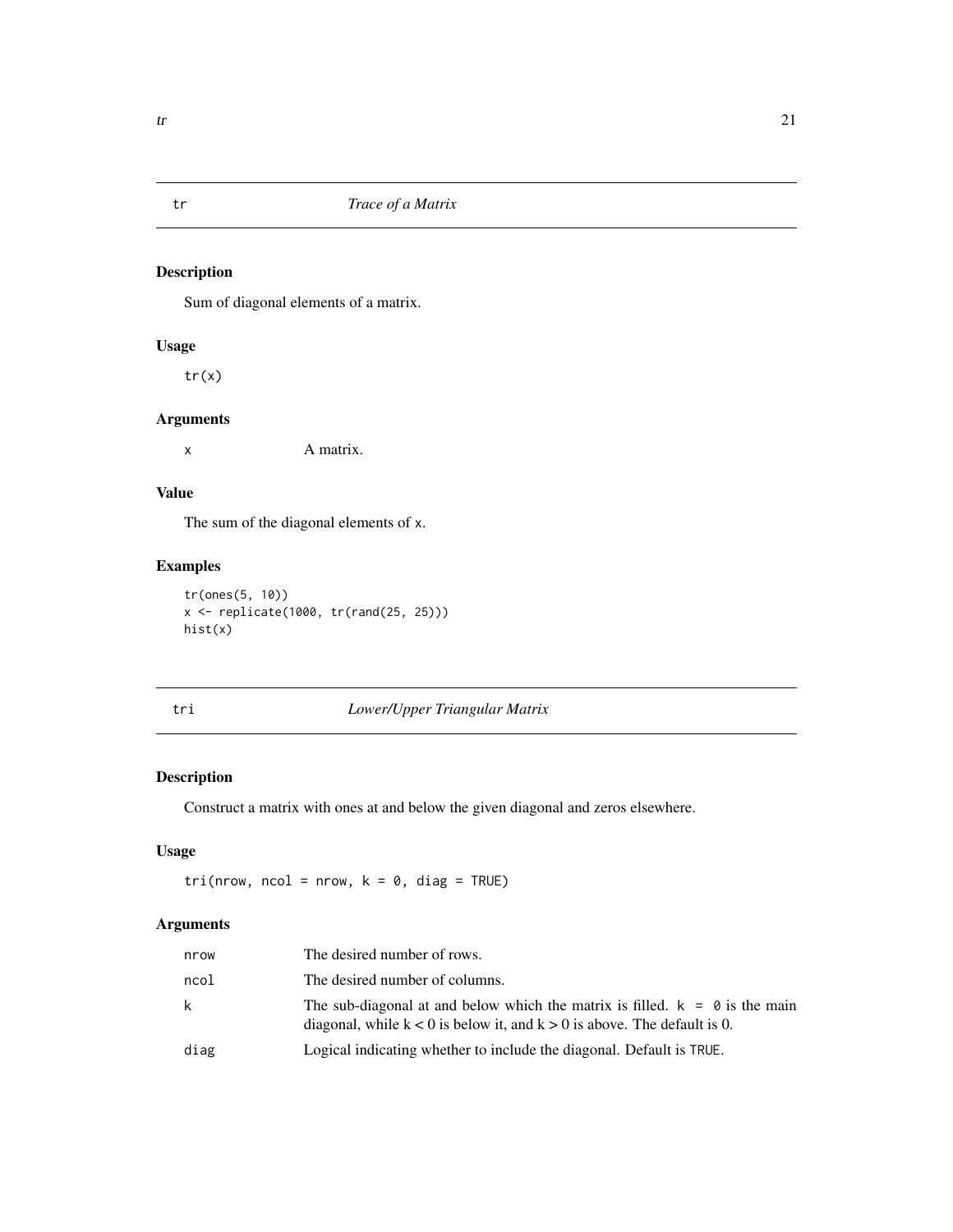# <span id="page-21-0"></span>Examples

```
tri(5, 5)
tri(5, 5, 2)
tri(5, 5, -1)
```

| $\sim$ |  |  |
|--------|--|--|

# **Extract Lower Triangular Matrix**

# Description

Extract the lower triangular part of a matrix.

#### Usage

tril(x,  $k = 0$ , diag = TRUE)

# Arguments

| X    | A matrix.                                                                                                                               |
|------|-----------------------------------------------------------------------------------------------------------------------------------------|
| k    | Diagonal above which to zero elements. $k = \emptyset$ (the default) is the main diagonal,<br>$k < 0$ is below it and $k > 0$ is above. |
| diag | Logical indicating whether to include the diagonal. Default is TRUE.                                                                    |

# Examples

tril(ones(5, 5))  $\text{tril}(\text{ones}(5, 5), \text{diag} = \text{TRUE})$ 

triu *Extract Upper Triangular Matrix*

# Description

Extract the upper triangular part of a matrix.

# Usage

 $triu(x, k = 0, diag = TRUE)$ 

|      | A matrix.                                                                                                                       |
|------|---------------------------------------------------------------------------------------------------------------------------------|
| k    | Diagonal below which to zero elements. $k = 0$ (the default) is the main diagonal,<br>$k < 0$ is below it and $k > 0$ is above. |
| diag | Logical indicating whether to include the diagonal. Default is TRUE.                                                            |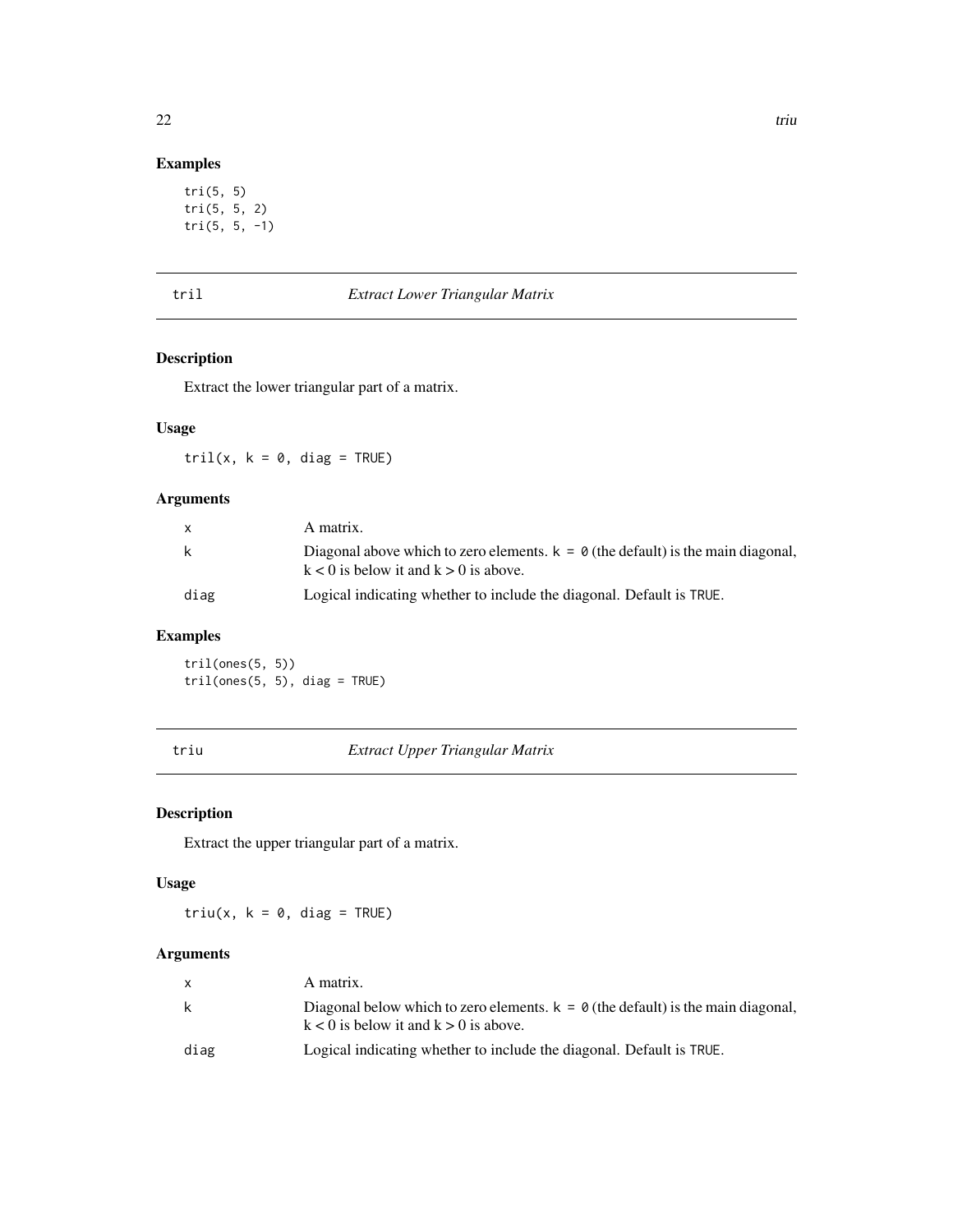triu 23

# Examples

triu(ones(5, 5))  $triu(ones(5, 5), diag = FALSE)$